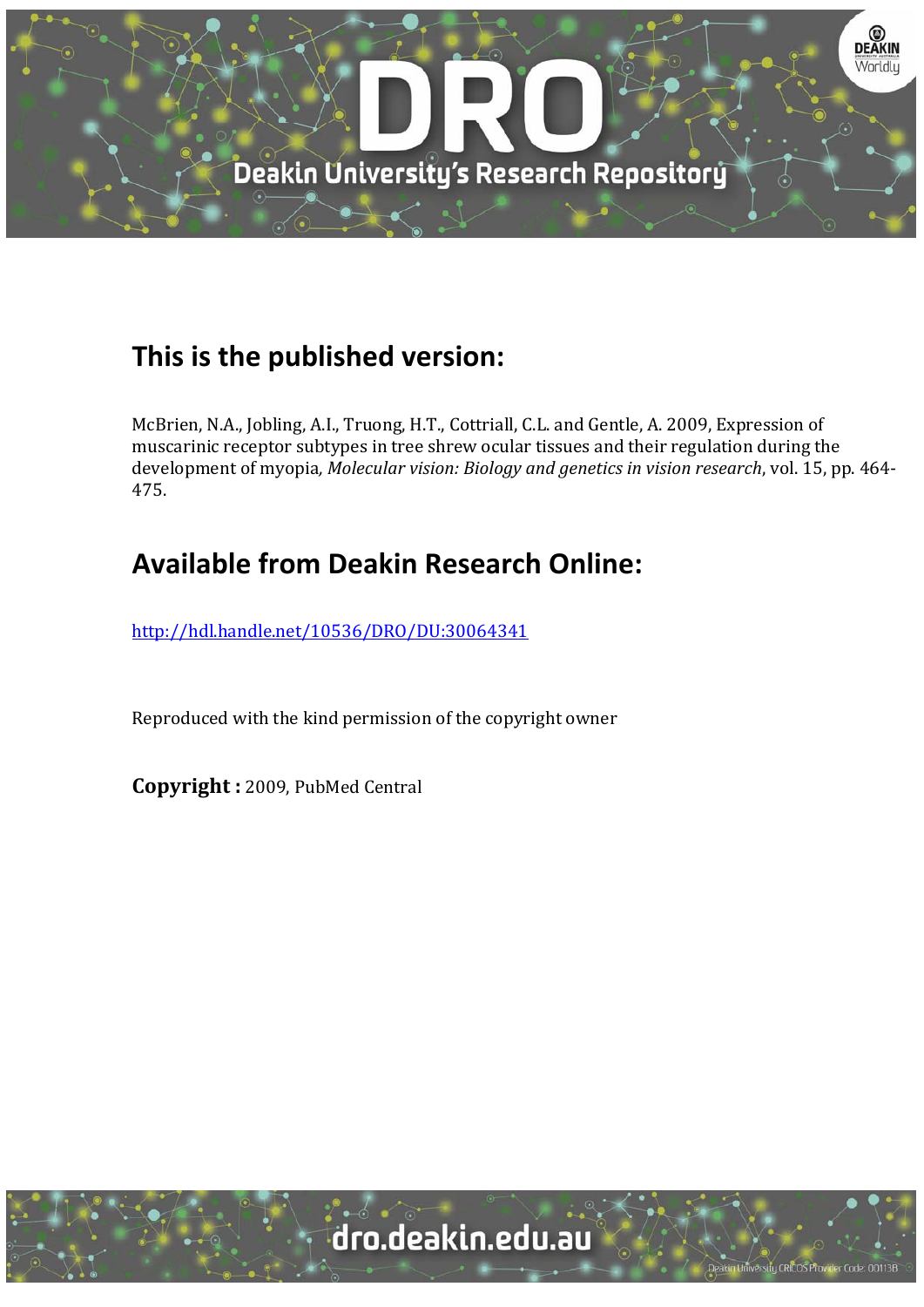### **Expression of muscarinic receptor subtypes in tree shrew ocular tissues and their regulation during the development of myopia**

**N.A. McBrien, A.I. Jobling, H.T. Truong, C.L. Cottriall, A. Gentle**

*Department of Optometry and Vision Sciences, the University of Melbourne, Victoria, Australia*

**Purpose:** Muscarinic receptors are known to regulate several important physiologic processes in the eye. Antagonists to these receptors such as atropine and pirenzepine are effective at stopping the excessive ocular growth that results in myopia. However, their site of action is unknown. This study details ocular muscarinic subtype expression within a well documented model of eye growth and investigates their expression during early stages of myopia induction.

**Methods:** Total RNA was isolated from tree shrew corneal, iris/ciliary body, retinal, choroidal, and scleral tissue samples and was reverse transcribed. Using tree shrew-specific primers to the five muscarinic acetylcholine receptor subtypes (*CHRM1*-*CHRM5*), products were amplified using polymerase chain reaction (PCR) and their identity confirmed using automated sequencing. The expression of the receptor proteins (M1-M5) were also explored in the retina, choroid, and sclera using immunohistochemistry. Myopia was induced in the tree shrew for one or five days using monocular deprivation of pattern vision, and the expression of the receptor subtypes was assessed in the retina, choroid, and sclera using real-time PCR.

**Results:** All five muscarinic receptor subtypes were expressed in the iris/ciliary body, retina, choroid, and sclera while gene products corresponding to *CHRM1*, *CHRM3*, *CHRM4*, and *CHRM5* were present in the corneal samples. The gene expression data were confirmed by immunohistochemistry with the M1-M5 proteins detected in the retina, choroid, and sclera. After one or five days of myopia development, muscarinic receptor gene expression remained unaltered in the retinal, choroidal, and scleral tissue samples.

**Conclusions:** This study provides a comprehensive profile of muscarinic receptor gene and protein expression in tree shrew ocular tissues with all receptor subtypes found in tissues implicated in the control of eye growth. Despite the efficacy of muscarinic antagonists at inhibiting myopia development, the genes of the muscarinic receptor subtypes are neither regulated early in myopia (before measurable axial elongation) nor after significant structural change.

Muscarinic acetylcholine receptors (mAChRs) are a group of neurotransmitter proteins belonging to the seven transmembrane superfamily of receptors. Five distinct receptor genes (*CHRM1*-*CHRM5*) have been cloned, which encode for five separate muscarinic receptor proteins (M1- M5), each with specific pharmacological properties [1-3]. Numerous studies have detailed a wide distribution for these receptors throughout the central and peripheral nervous systems. However, there are tissue-specific subtype expression patterns [4-6]. Studies have shown mAChRs are responsible for diverse physiologic responses such as increased salivation, smooth muscle contraction, memory, and cardiac function [7-10] while drugs targeting the muscarinic receptors have been developed for the treatment of pathological conditions such as Alzheimer disease, asthma, disorders of intestinal motility, and cardiac dysfunction [2].

Within the eye, mAChR genes and proteins have been identified in several tissues and play critical roles in ocular responses [11,12]. The ciliary body and iris sphincter express

all five receptor subtypes with the M3 subtype being predominant [13-15]. Parasympathetic stimulation of these tissues result in accommodation, altered aqueous outflow, and contraction of the iris sphincter muscle [16,17]. While corneal muscarinic receptors have been shown to be involved in regulating growth of the corneal epithelium and have been proposed to control corneal wound healing [18], innervation of the choroid leads to blood vessel dilation, principally through the M3 and possibly M5 receptor subtypes [19]. Muscarinic receptors are also thought to be involved in regulating retinal embryonic and postnatal development [20-23] as well as modulating the activity of directionallysensitive ganglion cells [24,25].

In addition to the functional effects of mAChRs described above, these receptors may also be involved in the postnatal control of ocular growth. Numerous studies across a range of animal models of myopia development have demonstrated that the non-selective antagonist, atropine, is effective in preventing the axial elongation that leads to myopia development [26-29]. Human clinical trials have also detailed the effectiveness of daily atropine administration, reducing the progression of myopia by approximately 60% at least in the first year of treatment [30,31]. Another non-selective muscarinic antagonist, oxyphenonium, has also been reported

Correspondence to: Professor Neville A. McBrien, Department of Optometry and Vision Sciences, the University of Melbourne, Victoria, 3010, Australia; Phone: +61 (03) 8344 7001; FAX: +61 (03) 9349 7474; email: nmcbrien@unimelb.edu.au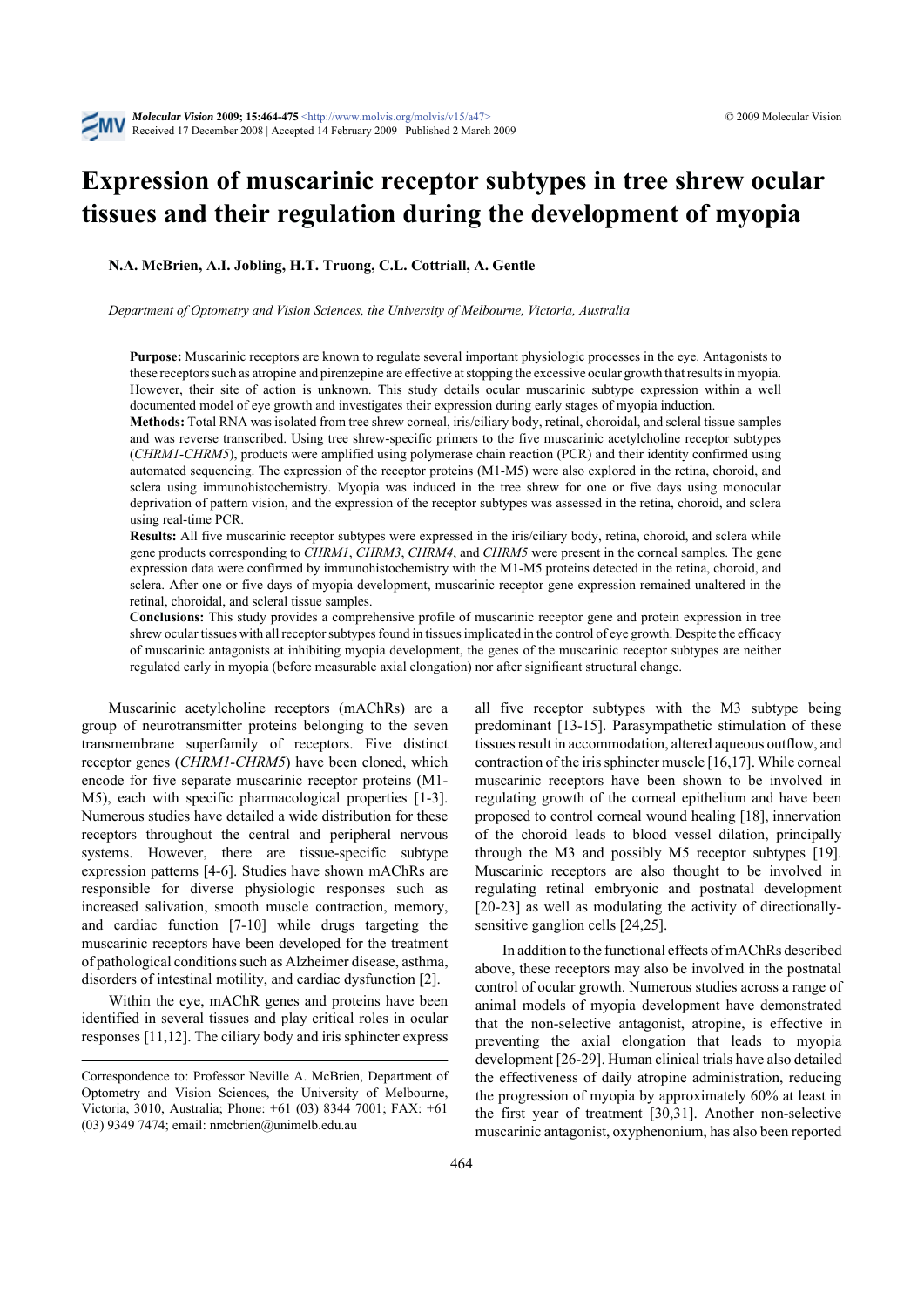to inhibit myopia development in chicks [32]. In an attempt to reduce side effects and provide information on the mechanism of action, more specific muscarinic antagonists have been investigated for their effectiveness at reducing myopia. Investigations have revealed only the M1 selective pirenzepine and M2/M4 selective himbacine inhibiting myopia development [29,33,34].

Despite the effectiveness of muscarinic antagonists at inhibiting myopia, their mechanism of action remains unclear. While studies involving selective antagonists suggest an involvement of the M1 and/or M4 receptor, the high drug concentrations required to prevent myopia may suggest involvement of a non-cholinergic receptor mechanism such as the nicotinic system [33-35]. This uncertainty is compounded by the limited information on the exact site of action of these drugs. While experimental evidence suggests ocular growth is regulated locally [36], implicating the retina, choroid, and/or sclera, the role of the retinal acetylcholine system in eye growth has been discounted by Fischer et al. [37]

While the mAChR subtype expression has been investigated in the cornea, iris, ciliary body, and retina using pharmacological, protein, and molecular techniques [11,15, 18,22], there is relatively less information on choroidal and scleral expression. This is particularly the case in mammalian models of myopia development where the characterization of expression may aid in elucidating their effect on eye growth. While relatively recent evidence highlights the expression of the five receptor subtypes in the sclera [38], radioligand binding experiments report no change in muscarinic receptor density after two and seven days of myopia induction in the chick [39]. This is not supported by mRNA data reporting a selective *mAChR* subtype regulation in the sclera at a later stage in myopia development (after 21 days) in the guinea pig [40]. Such data may highlight species specific differences in the mAChR system or reflect a downstream regulation of the receptors due to increased eye size. If the mAChRs are involved in the development of myopia as suggested by the capacity of antagonists to inhibit axial elongation in humans, a characterization of the temporal nature of mAChR expression during the early stages of myopia is required. Furthermore, examination of the mAChRs in different models of ocular growth may highlight species-specific differences.

The present study details the expression profile of the five mAChR subtypes in tree shrew ocular tissues using reverse transcription polymerase chain reaction (RT–PCR) and immunohistochemistry. The tree shrew is a well documented model in the understanding of eye growth and has been shown to exhibit numerous similarities to human [41]. As mAChRs may be involved in the control of eye growth and the regulation of these receptors during myopia development is equivocal, the gene expression of the five subtypes was assessed in the retina, choroid, and sclera at early time points before and after measurable changes in axial length. Since these ocular tissues are thought to be involved in the control of eye growth, this study provides further insight into the role of muscarinic receptors and their antagonists in the control of myopia development.

#### **METHODS**

*Experimental model and paradigm:* Maternally reared tree shrews (*Tupaia belangeri*) were used in this study since they have similar ocular structure to humans and are a well documented mammalian model for myopia [41,42]. Animals were used 15 days after natural eye opening, a time when they are particularly susceptible to eye growth changes [41]. Myopia was induced monocularly in two groups of animals for one or five days, using a translucent occluder attached to a head mounted goggle (n=6 for each group). A third group of animals were age matched (20 days post eye opening, n=6) and served as a non-visually manipulated (binocularly normal) control group. Lighting was on a 14:10 h light:dark cycle, illumination was approximately 250 lux at cage floor level, and food and water were available ad libitum. Retinoscopy and A-scan ultrasonography measures were taken under anesthesia at baseline and after the specific treatment durations previously described [43]. All experimental protocols conformed to the ARVO statement for the Use of Animals in Ophthalmic and Vision Research.

*Ocular tissue collection:* Animals were deeply anesthetized with a mixture of ketamine (90 mg/kg) and xylazine (10 mg/ kg), ocular measures were taken, and a terminal dose of sodium pentobarbital (120 mg/kg) was administered. The eyes were enucleated and hemisected, and the iris/ciliary body complex (iris/ciliary body) and a 5 mm central corneal button were collected. The posterior eyecup was flat mounted, and a surgical trephine was used to isolate a 7 mm section from which the retina, choroid, and posterior sclera were isolated. To prevent contamination of the sclera with neural tissue, the optic nerve head was removed while the neural retina contained minimal retinal pigment epithelium (<20% of total epithelium) after dissection. The remaining epithelial cells were removed from choroidal samples using filter paper. All dissected tissue samples were immediately frozen in liquid nitrogen and stored at −80 °C until use.

*Scleral fibroblast cell culture:* Total sclera was isolated and placed in a culture vessel (Nunc, Roskilde, Denmark) containing Dulbecco's modification of Eagle's medium (DMEM; Invitrogen, Carlsbad, CA) supplemented with 10% fetal calf serum (FCS), 25 mM HEPES, 100 U/ml penicillin and 100 μg/ml streptomycin (JRH, Melbourne, Australia). Cell outgrowth from explants was observed after approximately one week, and confluence was generally reached after 2.5 weeks.

*RNA* extraction and reverse transcription: Total RNA was extracted from the tissue samples using the phenol-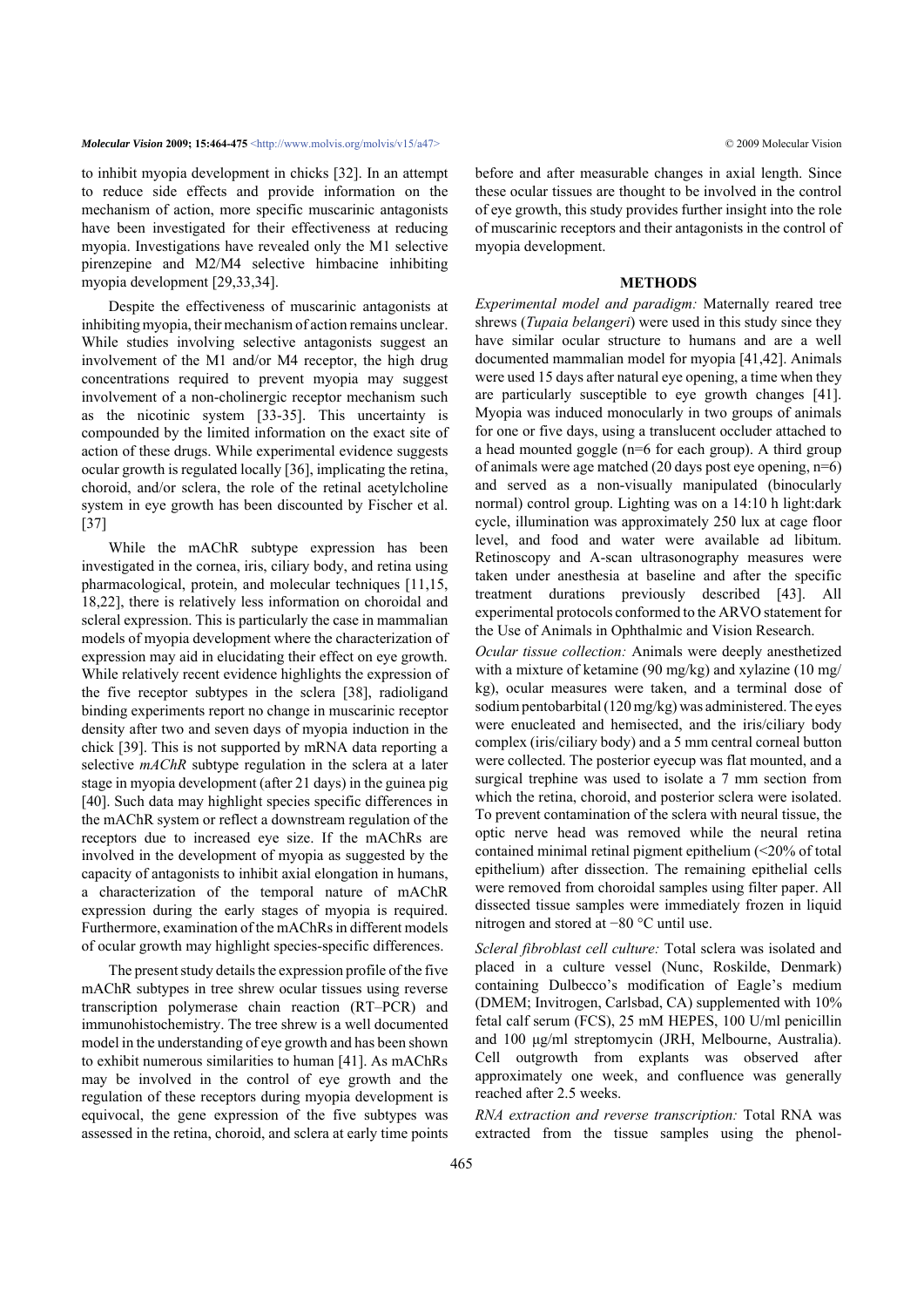| Receptor<br>subtype |                                                              |                       | <b>Real-time PCR conditions</b> |                           |                    |                    |
|---------------------|--------------------------------------------------------------|-----------------------|---------------------------------|---------------------------|--------------------|--------------------|
|                     | Oligonucleotide primers (5'-3')<br><b>Reverse</b><br>Forward |                       |                                 | MgCl <sub>2</sub><br>(mM) | Ann<br>temp<br>(C) | Det<br>temp<br>(C) |
| <b>CHRM1</b>        | GGAAGAGGAGAGGGATGAAGG                                        | TTCGGGAACACAGTCCTTG   | 365                             | 2                         | 63                 | 89                 |
| CHRM2               | <b>TCATGACTGCGCTCTATTGG</b>                                  | GGGCTTTTCCATTGTGGAT   | 197                             |                           | 60                 | 82                 |
| CHRM3               | <b>GCCATCTTGTTCTGGCAATAC</b>                                 | AGCGGCCATACTTCCTCC    | 325                             | 2                         | 60                 | 82                 |
| CHRM4               | <b>ACACCGTGTACATCGTCAAG</b>                                  | CAGGAGATGTGGATGTAGAGC | 394                             | 2                         | 60                 | 86                 |
| CHRM5               | CCAACTCACAGGGCTTTTCT                                         | GTGAGCTGCTCGGCTTTG    | 173                             |                           | 60                 | 87                 |

**TABLE 1. MUSCARINIC RECEPTOR SUBTYPE OLIGONUCLEOTIDE PRIMERS AND OPTIMIZED REAL-TIME PCR CONDITIONS.**

Tree shrew-specific primers were designed for the five *mAChR* subtypes and were used to detect mRNA expression in the cornea, iris/ciliary body, retina, choroid, sclera, and scleral fibroblasts. The optimized conditions used to assess gene expression changes during myopia development are also included. Under "Real-time PCR conditions", "Ann temp" stands for annealing temperature and "Det temp" stands for signal detection temperature.

chloroform extraction method of Chomczynski et al. [44]. To limit genomic contamination, samples were treated with DNase 1 (Promega Corp., Madison WI) before undergoing a second phenol-chloroform extraction. Commercial spin columns (RNeasy; Qiagen, Valencia, CA) were used to isolate total RNA from the scleral fibroblast samples according to the manufacturer's instructions. The concentration and purity of total RNA was assessed using an ultraviolet (UV) spectrophotometer (Shimadzu, Kyoto, Japan). Samples (0.5 μg) were reverse transcribed using a commercial reverse transcriptase and 1  $\mu$ M oligo dT<sub>15</sub> primer (M-MLV; Promega Corp.).

*Muscarinic receptor subtype gene expression:* Fragments of the five *mAChR* genes were amplified using PCR and incorporating tree shrew-specific primers (Table 1). These primers were designed using partial tree shrew muscarinic receptor sequences obtained by direct sequencing of amplification products that were generated using humanspecific primers [45]. At least one of the oligonucleotides in each subtype primer pair was designed to the variable cytoplasmic loop 3 in the respective subtypes [46]. Amplification (PCR Express; Hybaid, Ashford, UK) of the muscarinic receptor products was achieved using a commercial 'hotstart' polymerase (HotStarTaq master mix; Qiagen, Valencia, CA) and 1 μM of the respective primers. For the majority of samples,  $1.5 \text{m} \text{M}$  MgCl<sub>2</sub> was used in the reaction, but different concentrations were required for retinal *CHRM3* (2 mM), corneal *CHRM1* (3 mM), and retinal *CHRM5* (3 mM) amplifications to optimise product amplification. After an initial denaturation at 95 °C for 10 min, the samples underwent 40 cycles of denaturation (95 °C, 30 s), annealing (55 °C, 30 s), and extension (72 °C, 1 min). This was followed by a final extension step at 72 °C for 10 min. Individual products were subsequently purified (Qiaquick; Qiagen) and sequenced (CEQ 8000 Genetic Analysis System; Beckman Coulter, Fullerton, CA) to confirm identity.

*Muscarinic receptor immunohistochemistry:* For detection of a mAChR protein, flat mounted posterior eyecups from agematched (20 days post eye opening, n=4) binocularly normal tree shrews were fixed in 4% paraformaldehyde in phosphate buffer (0.1 M, pH 7.4) at room temperature for 30 min. Samples were cryoprotected in ascending concentrations of sucrose (10%, 20%, and 30% in phosphate buffer) each for 1 h and then incubated overnight in 30% sucrose. The tissue sections containing retina, choroid, and sclera were embedded (OCT compound, Tissue-Tek; Sakura Finetek, Torrance, CA), and 12 μm sections were cut at −20 °C (Leica CM3050 S; Leica, Heidelberg, Germany). Multiple sections incorporating the posterior pole were collected on poly-Llysine coated slides (Menzel-Glazer, Braunschweig, Germany) and stored at −20 °C until use.

Commercial immunofluorescent assay kits (IFA muscarinic receptor kits; Research & Diagnostic Antibodies, Benicia, CA) were used according to the manufacturer's instructions to detect muscarinic receptor protein expression in the retina, choroid, and sclera. Controls were incubated with primary antibodies that had been blocked with the appropriate neutralizing antigen (Research & Diagnostic Antibodies). Sections were observed microscopically (Axioplan/Axiophot 2; Zeiss, Oberkochen, Germany) using a 450–490 nm filter.

*Real-time polymerase chain reaction:* To quantify gene expression changes during myopia development, real-time PCR (LightCycler; Roche, Mannheim, Germany) was used. Total RNA (0.5 μg) was reverse transcribed as described above, and amplifications were performed using a commercial PCR mix incorporating SYBR green 1 (FastStart DNA Master Mix; Roche). The protocol for each receptor subtype was optimized to ensure that a single, specific product was produced (Table 1). The melting temperatures for *CHRM1* (92 °C), *CHRM2* (86 °C), *CHRM3* (88 °C), *CHRM4* (92 °C), and *CHRM5* (91 °C) PCR products were empirically determined. Changes in gene expression were assessed with reference to the housekeeping gene, hypoxanthine phosphoribosyl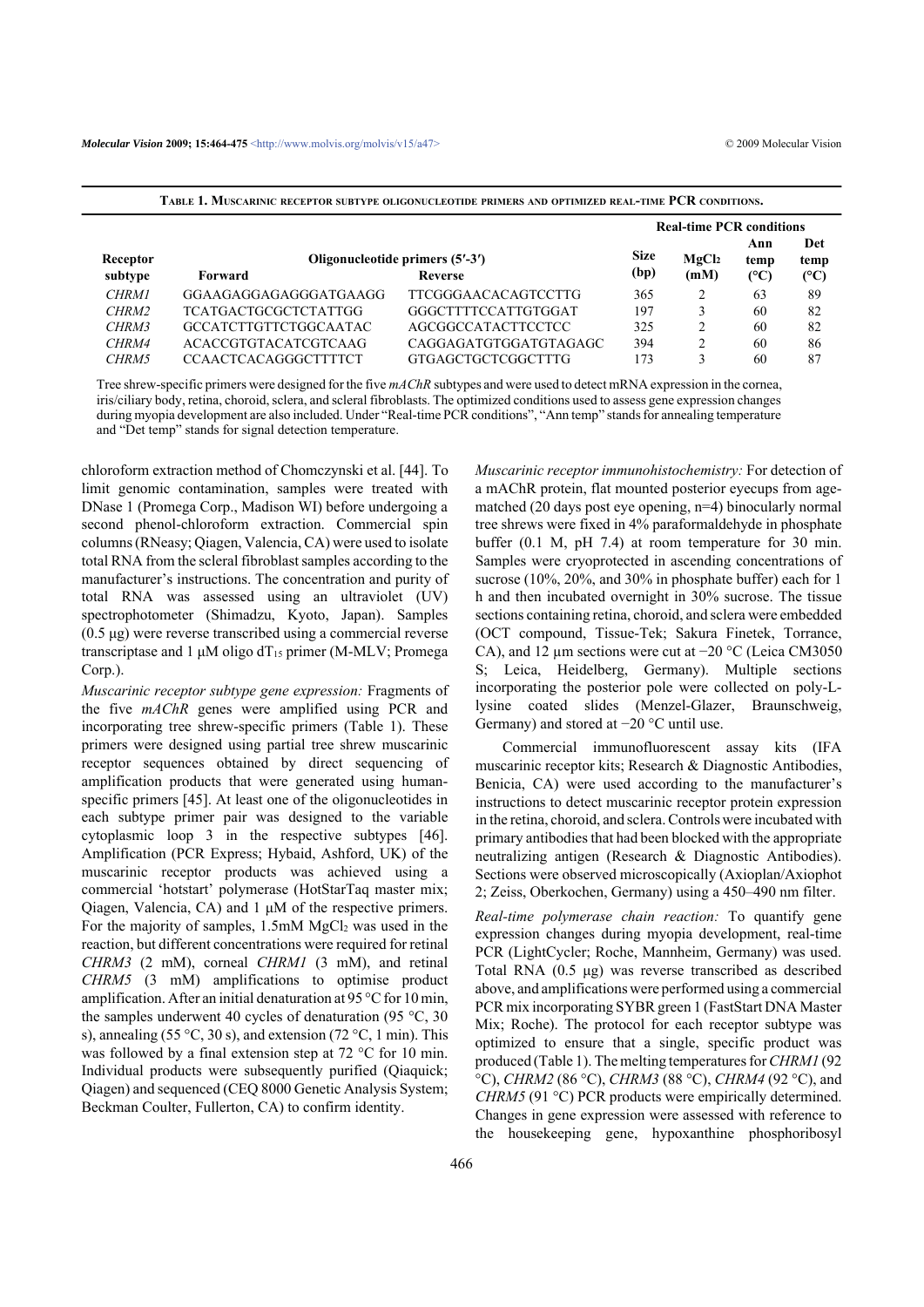

Figure 1. Muscarinic receptor subtype gene expression in the tree shrew eye. RT–PCR and tree shrew-specific primers were used to amplify *mAChR* subtypes in tree shrew corneal, iris/ ciliary body, retinal, choroidal, and scleral tissue samples as well as in cultured scleral fibroblasts. Products corresponding to the muscarinic receptor subtypes, *CHRM1* (365 bp), *CHRM2* (197 bp), *CHRM3* (325 bp), *CHRM4* (394 bp), and *CHRM5* (173 bp), were amplified in most tissue cDNA samples (+) while the corresponding total RNA was used to control for genomic contamination (-). Nucleic acid size markers in base pairs are indicated.

transferase (*HPRT*), as described previously [47]. Group mean data were expressed as the percentage difference between treated and control eyes (±SEM) for the myopiainduced group or left and right eyes (±SEM) for the normal group. Data were analyzed using GraphPad Prism software (GraphPad Software Inc., La Jolla, CA).

*Statistics:* The retinoscopy and A-scan ocular data were assessed using *t*-tests and one-way analysis of variance (ANOVA) for within and between treatment groups, respectively. For the gene expression data, *t*-tests were used to assess treated–control differences within each group while the normal, 1 day and 5 day groups were compared using one way ANOVA.

#### **RESULTS**

Expression of *mAChR* mRNA in tree shrew ocular tissues was examined using RT–PCR. Figure 1 shows the amplification products for *CHRM1* (365 bp), *CHRM2* (197 bp), *CHRM3* (325 bp), *CHRM4* (394 bp), and *CHRM5* (173 bp) receptor genes in the different tissues investigated. The iris/ciliary body, retina, choroid, and sclera expressed all five muscarinic receptor subtypes while *CHRM2* expression was not detected in the cornea. Amplified products for all the receptor subtypes were also detected in samples isolated from cultured tree shrew scleral fibroblasts. An additional band in some of the *CHRM4* amplifications was due to primer-dimer formation as assessed by real-time PCR melt curves while there were no other contaminating products. For each *mAChR* subtype, amplifications were performed using the respective total RNA tissue sample as a template. Therefore, the amplifications were controlled for genomic contamination. No products were observed in any of these control amplifications. Purification and sequencing of the respective muscarinic receptor products showed a high identity to the published human receptor

sequences (*CHRM1* 93%, *CHRM2* 83%, *CHRM3* 89%, *CHRM4* 93%, and *CHRM5* 82%).

Localization of the M1-M5 mAChR proteins was investigated in the retina, choroid, and sclera using specific monoclonal antibodies directed against the respective receptor subtypes. The distribution and stratification of muscarinic receptors in the tree shrew retina are shown in Figure 2 (first column) together with the respective brightfield sections and negative controls (middle and last columns, respectively).

Relatively selective retinal expression was observed for the M1, M2, and M3 receptors. M1 immunoreactivity was localized to the outer (OPL) and inner (IPL) plexiform layers while the somata of cells in the inner nuclear layer (INL) and ganglion cell layer (GCL) exhibited limited staining. The M2 receptor was localized to the outer segments of the photoreceptor layer, OPL, IPL, and the nerve fiber layer (NFL) while the M3 receptor exhibited a quite distinctive expression in the OPL and NFL with processes extending through the INL and terminating at the IPL, which may be consistent with Müller cell expression. The specificity of the detection is evidenced by the blocking of the immunoreactivity after the addition of synthetic neutralizing peptides to the M1, M2, and M3 receptors (Figure 2, last column).

More diffuse retinal immunoreactivity was observed for the M4 and M5 receptors with stronger staining observed in the outer segments of photoreceptors and the OPL for M4 while M5 staining was strongest in the outer segments of photoreceptors and around the somata of cells in the INL and GCL. Again, the addition of the respective neutralizing peptides blocked all immunoreactivity.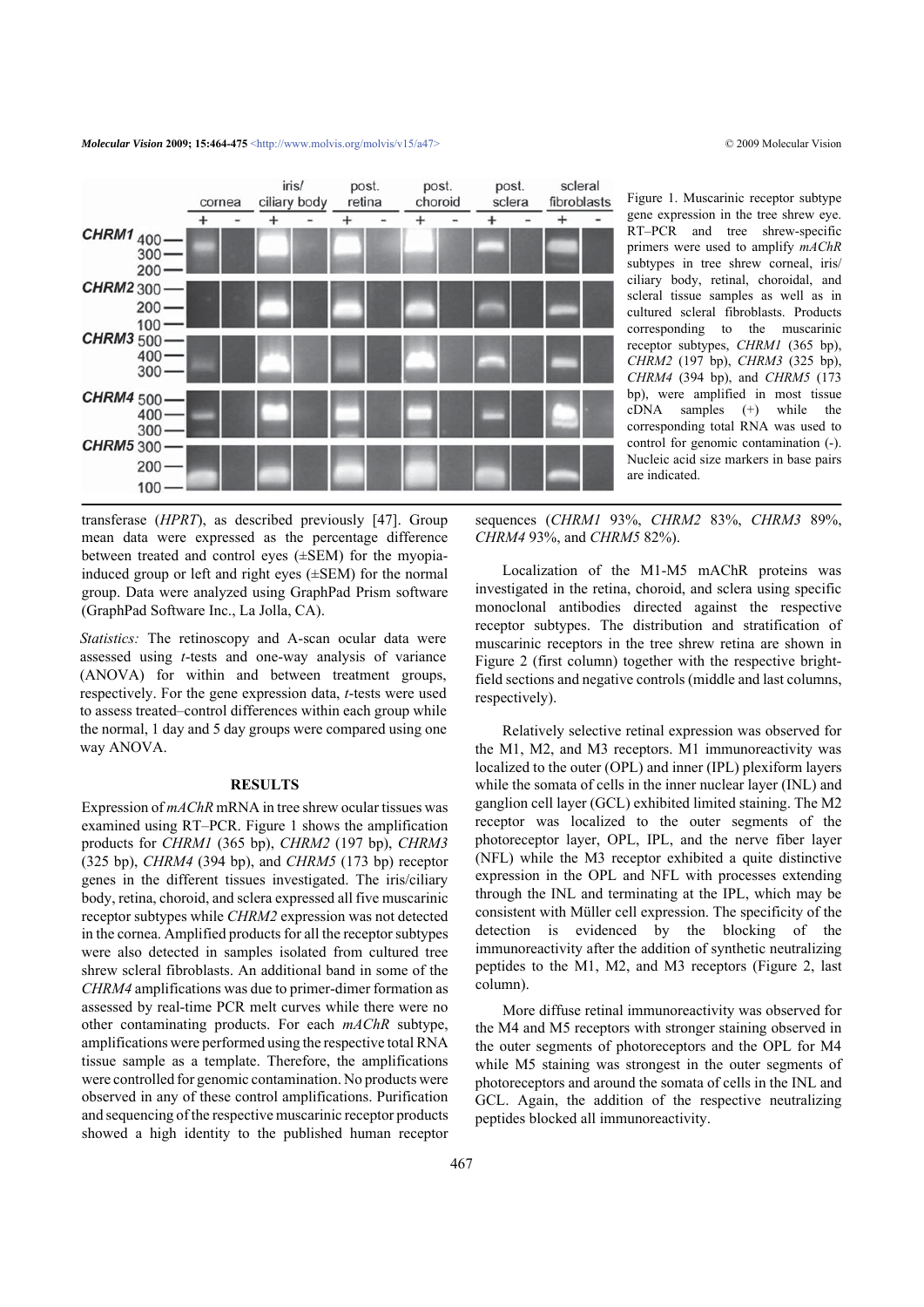

Figure 2. Retinal muscarinic receptor subtype protein expression in the tree shrew. Tree shrew posterior eye cups were fixed in 4% paraformaldehyde and reacted with muscarinic monoclonal antibodies to their respective receptor subtypes. A FITC-labeled secondary antibody was used to visualize the protein distribution in the retina (first column). The corresponding brightfield section (second column) and negative controls (last column) are also shown. The layers of the retina are highlighted, and the scale bar represents 20 μm. ONL, outer nuclear layer; OPL, outer plexiform layer; INL, inner nuclear layer; IPL, inner plexiform layer; GCL, ganglion cell layer; NFL, nerve fiber layer.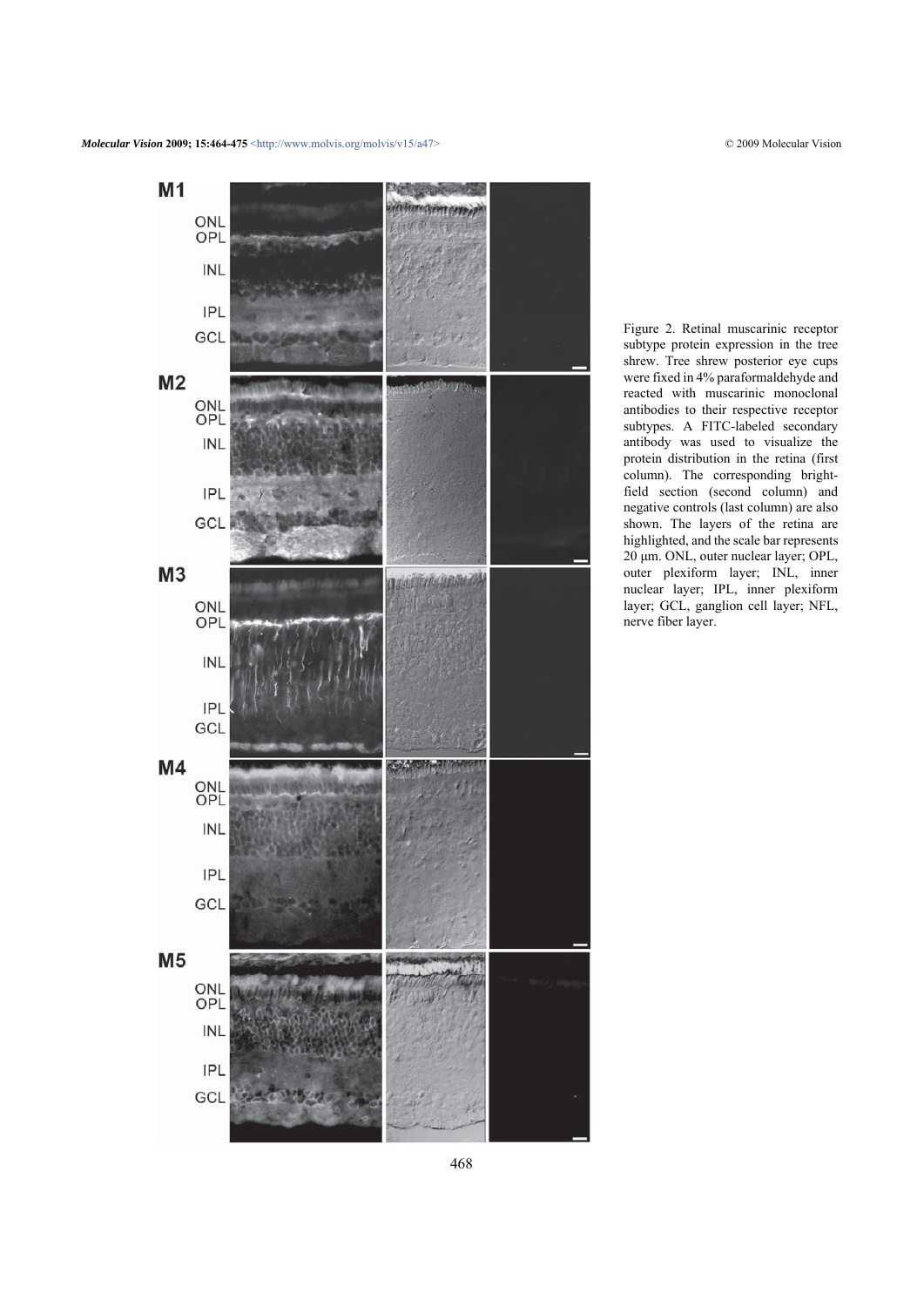Figure 3 shows the distribution of the muscarinic receptor subtypes in the choroid and sclera. All receptors (M1-M5) showed staining in the choroid and sclera with scleral staining appearing between the collagen fiber bundles. All staining was blocked by the addition of the respective neutralizing peptides (Figure 3, last column).

As muscarinic receptor antagonists are able to inhibit myopia development both in animal models [28,29,33,34] and in humans [30,31] and there is conflicting data regarding the regulation of these receptors during myopia, real-time PCR was used to determine whether muscarinic receptor gene expression was altered in the tree shrew during experimental myopia. Each of the receptor subtypes was assessed at two time periods during myopia development, one representing a time before significant structural change (1 day) and the other after measurable ocular elongation (5 days). These time points were chosen to assess whether the *mAChR*s were actively involved in the early stages in myopic eye growth. Biometric data for the 5 day occluded group and age-matched normal group is shown in Table 2. In the 5 day occluded group, relative myopia had developed during the treatment period (treated eye–control eye,  $-8.1\pm0.6$  D, p<0.0001). Most of the corresponding increase in eye size (treated–control eye,  $0.20\pm0.2$  mm,  $p<0.001$ ) could be attributed to an increase in vitreous chamber depth (treated eye–control eye, 0.17±0.01 mm, p<0.0001) with anterior chamber depth and lens thickness not significantly altered (data not shown; p=0.46 and p=0.25, respectively). There was no difference between the normal age-matched animals and the control eyes from the 5 day occluded group.

Muscarinic gene expression was assessed in retinal, choroidal, and scleral tissues, each of which has been proposed as a potential site for atropine and/or pirenzepine action in halting myopia progression [48]. As observed in Figure 4, retinal muscarinic gene expression was not altered for any of the subtypes during the development of myopia (either 1 or 5 days) when treated (occluded) eyes were compared to their contralateral control (open) eyes. Data from the binocularly normal (visually unmanipulated) animals showed no difference in gene expression between left and right eyes. The choroidal (Figure 5) and scleral (Figure 6) tissue samples also showed no alteration in *mAChR* subtype gene expression during myopia development.

### **DISCUSSION**

This study investigated mAChR gene and protein expression in the ocular tissues of the tree shrew and detailed subunit gene expression during the development of myopia. All five mAChR subtypes were found in the tree shrew iris/ciliary body, retina, choroid, and sclera while *CHRM2* mRNA was not detected in the cornea. *mAChR* subtype mRNA expression was not altered early in myopia development in the retina, choroid, or sclera either before or after significant axial

elongation. Despite these tissues being implicated in the eye growth control, *mAChR*s do not play a direct role in the development of myopia in the tree shrew.

The tree shrew choroid and sclera contained the mRNA and protein for all five mAChR subtypes. Pharmacological and immunohistochemical localization techniques have been previously used to identify M1–M4 in the choroid [19, 49-51]. However, this appears to be the first report of the M5 subtype. The scleral gene data reflects previous reports highlighting the expression of all *mAChR* subtype mRNA in the guinea pig and human sclera [38,40,52]. Immunohistochemical staining showed mAChR protein to be distributed evenly throughout the sclera. As there is limited innervation of the sclera and the labeling occurs between the collagen fiber bundles, it is likely that the mAChRs are localized to the scleral fibroblast processes. This was confirmed by the amplification of all five subtypes in cultured scleral fibroblasts. Similar receptor expression was found in human sclera and scleral fibroblast cells [38]. Chick scleral chondrocytes have also been suggested to express mAChRs due to their regulation via muscarinic antagonists [53]. The non-neuronal origin of scleral mAChR expression is not unusual, with other non-neural ocular tissues, such as the lens expressing mAChR subtypes [52]. Despite the constituents of the cholinergic system being present in several other cell systems, which are non-neuronal in origin [54], its functional role remains unclear.

The tree shrew iris/ciliary body complex also expressed all five mAChRs, which is in agreement with reports showing mRNA [14,15] and protein [14] expression for all five receptors in the human iris/ciliary body. Similarly, the mRNA and protein for all five mAChR subtypes was demonstrated in the tree shrew retina/RPE complex. This is consistent with reports that the mRNA for all five receptors has been found in the human retina [52]. Several other reports have also demonstrated the expression of individual subtypes such as M1, M2, M3, and M4 in retinae from various animals [13, 23,55,56]. The distribution of the M1-M3 receptors in the plexiform layers of the retina is in agreement with previous localization of these subtypes [50,56,57]. However, while M4 expression in the photoreceptors, INL, and GCL is similar to that reported for chick retina [50], the receptor expression was generally more diffuse in the tree shrew. These observations may represent specific differences in the distribution of retinal mAChRs between the tree shrew and the chick or alternatively, differences in antibody specificities. To the best of our knowledge, this appears to be the first report showing M5 protein expression across the retina. While the current data shows its distribution to be similar to the M4 receptor, the lack of specific M5 antagonists at present makes its retinal role unclear. However, expression of M5 in the fish RPE may be involved in pigment granule dispersion [58].

The *CHRM1*, *CHRM3*, *CHRM4*, and *CHRM5* subtypes were identified in the cornea, which is supported by Lind and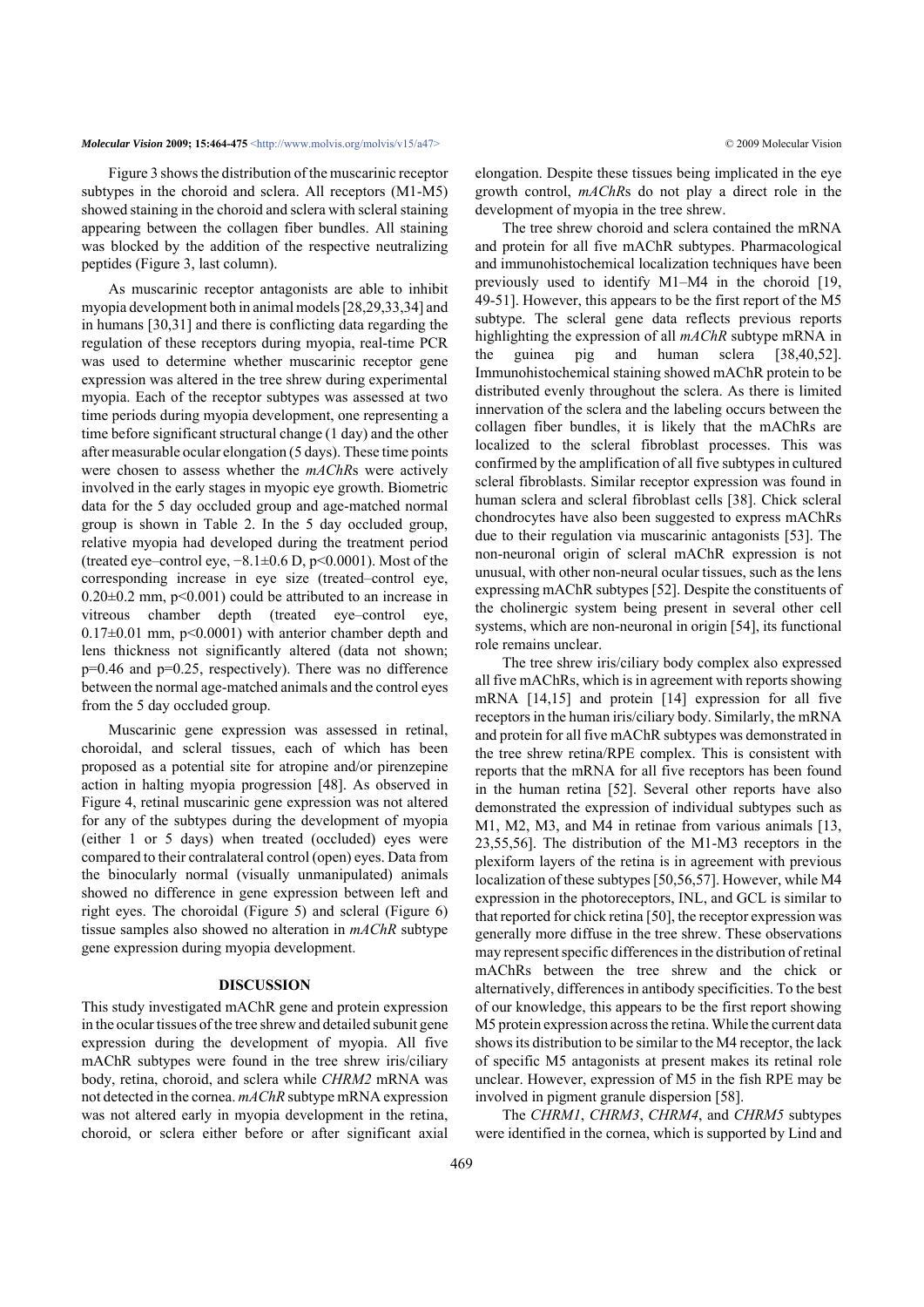

Figure 3. Choroidal and scleral muscarinic receptor subtype protein expression in the tree shrew. Tree shrew posterior eye cups were fixed in 4% paraformaldehyde and reacted with muscarinic monoclonal antibodies to the respective receptor subtypes. A FITC-labeled secondary antibody was used to visualize the protein distribution in the choroid (CH) and sclera (SC; first column). The corresponding brightfield section (second column) and negative controls (last column) are also shown. The choroid (CH) and sclera (SC) are labeled, and the scale bar represents 20 μm.

470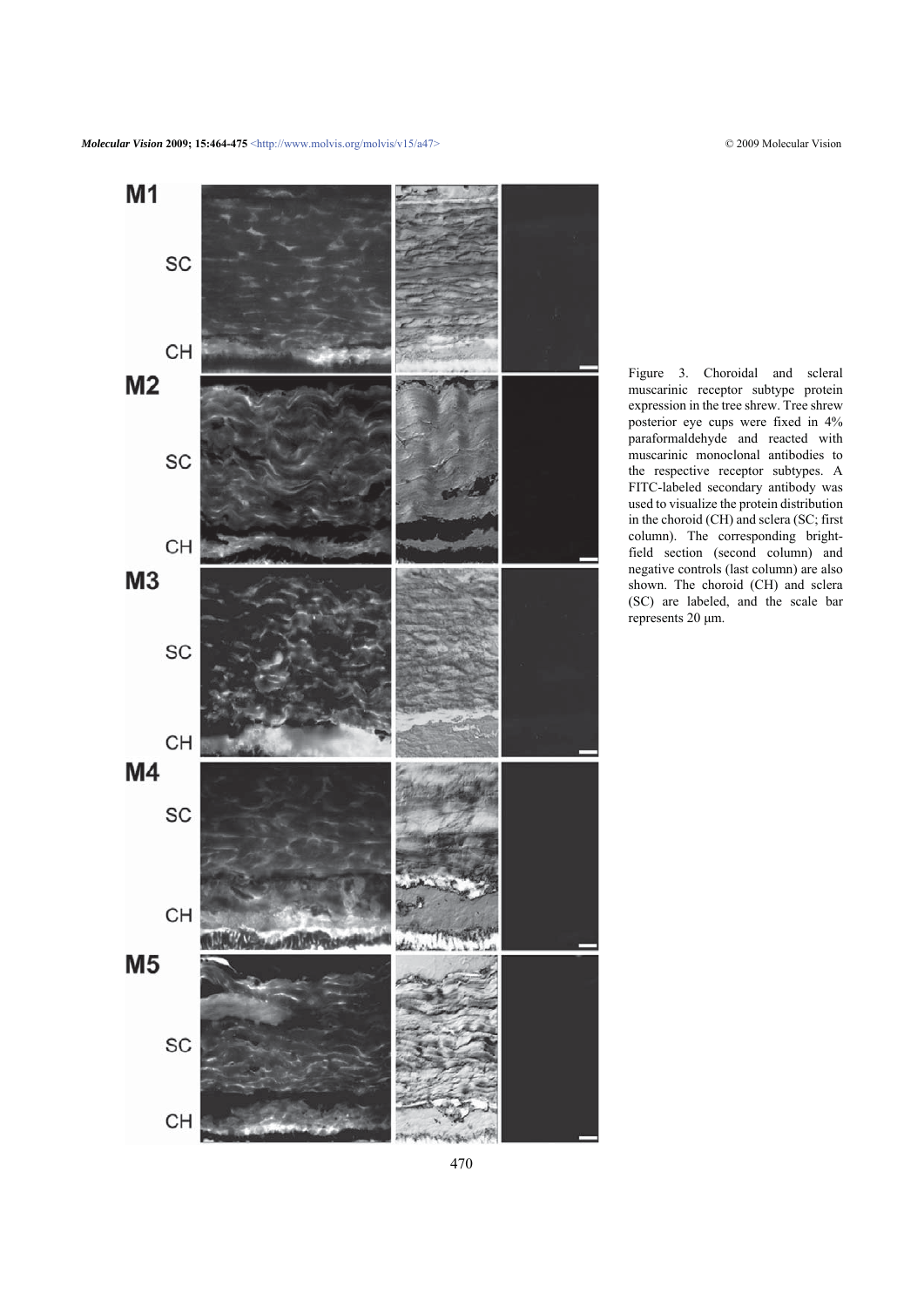| TABLE 2. OCULAR MEASURES FOR NORMAL TREE SHREWS AND THOSE UNDERGOING FIVE DAYS OF MONOCULAR DEPRIVATION. |                 |                     |                     |                             |  |  |  |  |  |
|----------------------------------------------------------------------------------------------------------|-----------------|---------------------|---------------------|-----------------------------|--|--|--|--|--|
|                                                                                                          | Normal group    |                     | Myopic group        |                             |  |  |  |  |  |
| Ocular measures                                                                                          | Normal eyes     | <b>Control eyes</b> | <b>Treated eyes</b> | <b>Treated-control eyes</b> |  |  |  |  |  |
| Refraction (D)                                                                                           | $8.6 \pm 0.1$   | $8.4 \pm 0.1$       | $0.3 \pm 0.5$       | $-8.1\pm0.6**$              |  |  |  |  |  |
| Vitreous chamber depth (mm)                                                                              | $2.79 \pm 0.01$ | $2.82 \pm 0.02$     | $2.98 \pm 0.02$     | $0.17 \pm 0.01$ **          |  |  |  |  |  |
| Axial length (mm)                                                                                        | $7.12 \pm 0.02$ | $7.09 \pm 0.04$     | $7.29 \pm 0.06$     | $0.20 \pm 0.02*$            |  |  |  |  |  |

Tree shrew ocular measures were taken before the isolation of the tissue samples. Refraction, vitreous chamber depth, and axial length are shown for the normal (visually unmanipulated) animals and the  $\overline{5}$  day monocular deprived (myopic) group. Data are shown as mean±SEM, n=6. The asterisk indicates p<0.001, and the double asterisk indicates p<0.0001.



Figure 4. Regulation of retinal muscarinic receptor subtype gene expression during myopia development. The regulation of the five *mAChR*s was assessed in the tree shrew retina using real-time PCR and the DNA-binding dye, SYBR green I. Data was calculated relative to the housekeeping gene, *HPRT*, and expressed relative to the contralateral control eye (for myopic groups) or left/right eyes (for normal groups). Data are shown as the mean percentage change±SEM (n=6).

Cavanagh, [18] who detailed the expression of mAChR-like proteins of comparable molecular weights to the M3, M4, M5, and either the M2 or M1 receptors in cultured rabbit corneal cells. The *CHRM2* subtype mRNA was not detected in the current study depite the use of multiple amplification conditions. This subtype has been reported in bovine epithelial cells by Socci et al. [59,60] using the same technique and recently in human corneal epithelium and endothelium using immunohistochemistry. While this discrepancy may reflect species differences, it is difficult to prove that a protein is not expressed in a particular tissue. This is evidenced by the fact that the *CHRM1*,*CHRM3*, and *CHRM4* transcripts were not detected in the Socci et al. [59,60] study and the M1 and M3 receptors were not found in the human cornea.

Despite the presence of all receptor subtypes in the tree shrew retina, choroid, and sclera, *mAChR* subtype gene expression was not altered after 1 (before significant structural change) or 5 (after significant ocular elongation) days of myopia development. This is somewhat surprising if mAChR signaling is directly involved in eye growth since these tissues have been implicated in the local control of eye growth and the stimulation of mAChRs is known to alter subtype gene expression [36,61]. However, these data are generally consistent with previous work investigating the cholinergic system during myopia development. Within the retina, receptor density [27,39,62], levels of acetylcholine [63], and the activity of choline acetyltransferase [64] have all been reported to remain unchanged during the development of myopia. Likewise, studies on choroidal receptor density and affinity have shown no myopia-induced difference [39] despite earlier evidence of altered choline acetyltransferase activity in the choroid of form-deprived chicks [64].

Muscarinic receptors have long been implicated in myopia development due to the inhibitory effects of mAChR antagonists such as atropine, pirenzepine, and himbacine [26, 29,34]. Yet, while the efficacy of these drugs is not a result of ocular toxicity [65], the mechanism remains unclear. Based on the retinal data showing unchanged receptor density/ activity, the high doses required to inhibit experimental myopia, and the inability of quisqualic acid treatment to affect atropine-induced prevention of myopia [37], an extra-retinal site has been proposed. The current gene expression data supports a non-retinal site of action for these drugs. However, it provides no evidence for choroidal and/or scleral *mAChR* involvement during myopia development. While the investigation of choroidal and scleral mAChR protein expression would be required to discount post-translational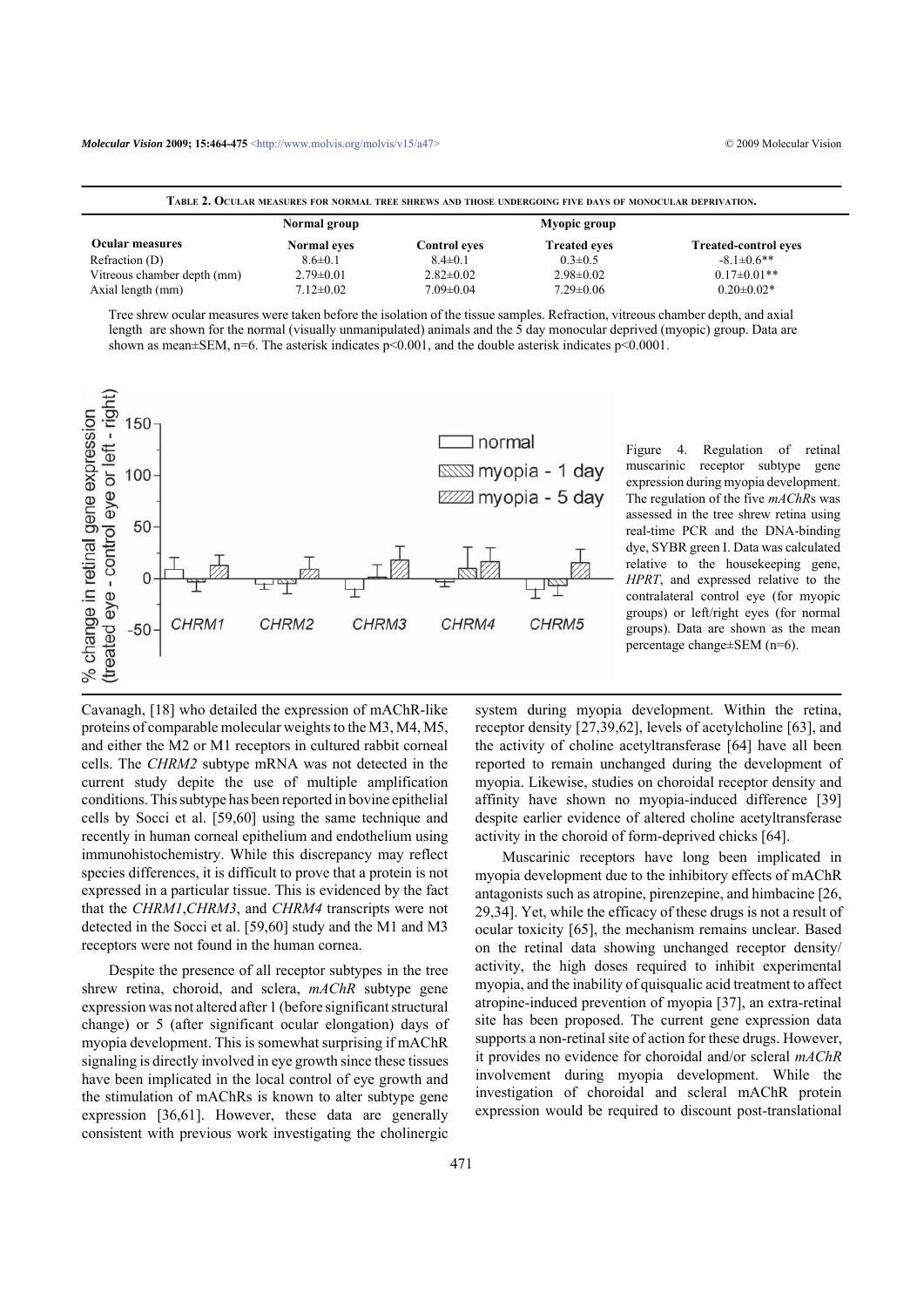

Figure 5. Regulation of choroidal muscarinic receptor subtype gene expression during myopia development. The regulation of the five *mAChR*s was assessed in the tree shrew choroid using real-time PCR and the DNA-binding dye, SYBR green I. Data was calculated relative to the housekeeping gene, *HPRT*, and expressed relative to the contralateral control eye (for myopic groups) or left/right eyes (for normal groups). Data are shown as the mean percentage change±SEM (n=5 for 1 and 5 day *CHRM2* gene data, all other data n=6).



Figure 6. Regulation of scleral muscarinic receptor subtype gene expression during myopia development. The regulation of the five *mAChR*s was assessed in the tree shrew sclera using real-time PCR and the DNA-binding dye, SYBR green I. Data was calculated relative to the housekeeping gene, *HPRT*, and expressed relative to the contralateral control eye (for myopic groups) or left/right eyes (for normal groups). Data are shown as the mean percentage change±SEM (n=5 for 5 day myopia data, 1 day myopia and normal data,  $n=6$ ).

alterations during myopia, an indirect role for mAChRs in eye growth appears more likely.

One such indirect effect of muscarinic antagonists on eye growth was proposed by Schwahn et al. [66]. In their study, an in vitro application of atropine induced a spreading depression in the retinal ERG response while the inhibition of myopia in vivo was accompanied by an increase in dopamine release. Such data lead to the hypothesis that atropine may interrupt the ocular growth signal via excessive retinal dopamine release. Whether such an effect would be via receptoral or non-receptoral mechanisms is unclear. However, the capacity of antagonists to utilize non-muscarinic mechanisms has been previously reported [67].

The current study directly contradicts the data of Lui et al. [40] where M1- and M4-specific increases in mAChR gene and protein expression were observed in the guinea pig during myopia development. This discrepancy may reflect species differences or methodological issues. While the guinea pig is

becoming a more commonly used model in eye growth studies, there are limited data describing the scleral response (structural and biochemical) during myopia development. Therefore, it is difficult to compare the two models. An important consideration in comparing the two studies is that Liu et al. [40] induced myopia over a 21 day period rather than the 1 and 5 day period used in the current study. Thus, the observed alterations in M1 and M4 receptor expressions may reflect later changes arising from the enlarged eye rather than reflecting a causal relationship with eye growth. With respect to methodological issues, the guinea pig gene expression data was estimated from ethidium bromide band intensity using non-competitive end point PCR. Quantitative assessment of mRNA expression requires the measurement of the log-linear phase of the PCR amplification curve since the linear phase (end point) of the amplification curve can be affected by technical limitations such as primer-dimer formation and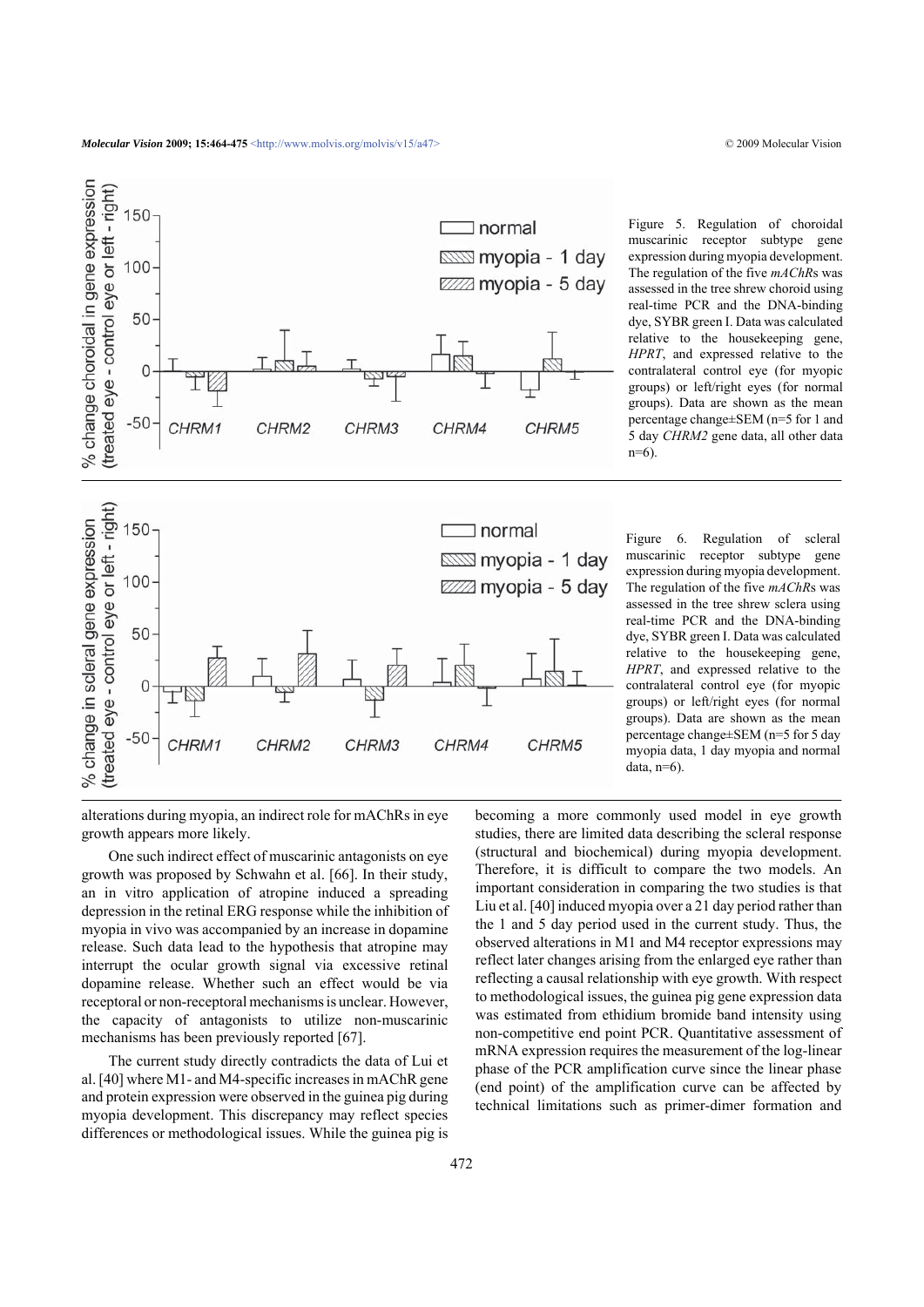reduced reagent concentrations. Therefore, the linear phase provides limited quantitative information [68].

An earlier report of M1 and M4 regulation in the retina, choroid, and sclera after pirenzepine inhibition of myopia development in the guinea pig [69] could also be interpreted as demonstrating a direct muscarinic eye growth mechanism. Such an interpretation could be supported by data showing pirenzepine, being M1 selective, and himbacine (M4 selective) specifically inhibit experimentally induced myopia. However, an addition of muscarinic antagonists is known to result in increased receptor expression [61], and it is unclear from the report whether the pirenzepine-induced increase in the M1 and M4 receptors directly reduced the myopia or was merely a result of it. Nevertheless, while there appears to be limited if any change in the ligands or receptors within the acetylcholine system in most animal models of myopia development, it is possible that alterations in downstream muscarinic signaling may directly modulate eye growth. For example, mAChR internalization, desensitization, and downregulation of signal transduction elements can also function to modulate receptor-mediated function [61]. Further work will be required to investigate these possibilities.

Tree shrew retina, choroid, and sclera express all five mAChR subtypes, but there is no alteration in tissue expression levels during myopia development. The lack of any regulatory change in the gene expression of the retinal, choroidal, and scleral receptors suggests an indirect role for the acetylcholine system in eye growth. Future work will target alternate regulatory pathways outside the acetylcholine system to characterize the mechanism used by muscarinic antagonists to inhibit myopia development.

#### **ACKNOWLEDGMENTS**

This work was supported by National Health and Medical Research Council of Australia Grants #980677, #145738, and #251557.

#### **REFERENCES**

- 1. Nathanson NM. Molecular properties of the muscarinic acetylcholine receptor. Annu Rev Neurosci 1987; 10:195-236. [PMID: 2436543]
- 2. Caulfield MP, Birdsall NJ. International Union of Pharmacology. XVII. Classification of muscarinic acetylcholine receptors. Pharmacol Rev 1998; 50:279-90. [PMID: 9647869]
- 3. Peralta EG, Ashkenazi A, Winslow JW, Smith DH, Ramachandran J, Capon DJ. Distinct primary structures, ligand-binding properties and tissue- specific expression of four human muscarinic acetylcholine receptors. EMBO J 1987; 6:3923-9. [PMID: 3443095]
- 4. Levey AI, Kitt CA, Simonds WF, Price DL, Brann MR. Identification and localization of muscarinic acetylcholine receptor proteins in brain with subtype-specific antibodies. J Neurosci 1991; 11:3218-26. [PMID: 1941081]
- 5. Dorje F, Levey AI, Brann MR. Immunological detection of muscarinic receptor subtype proteins (m1-m5) in rabbit

peripheral tissues. Mol Pharmacol 1991; 40:459-62. [PMID: 1921982]

- 6. Racke K, Matthiesen S. The airway cholinergic system: physiology and pharmacology. Pulm Pharmacol Ther 2004; 17:181-98. [PMID: 15219263]
- 7. Lonnerholm G, Widerlov E. Effect of intravenous atropine and methylatropine on heart rate and secretion of saliva in man. Eur J Clin Pharmacol 1975; 8:233-40. [PMID: 786681]
- 8. Hegde SS, Eglen RM. Muscarinic receptor subtypes modulating smooth muscle contractility in the urinary bladder. Life Sci 1999; 64:419-28. [PMID: 10069505]
- 9. Anagnostaras SG, Murphy GG, Hamilton SE, Mitchell SL, Rahnama NP, Nathanson NM, Silva AJ. Selective cognitive dysfunction in acetylcholine M1 muscarinic receptor mutant mice. Nat Neurosci 2003; 6:51-8. [PMID: 12483218]
- 10. Hamilton SE, Hardouin SN, Anagnostaras SG, Murphy GG, Richmond KN, Silva AJ, Feigl EO, Nathanson NM. Alteration of cardiovascular and neuronal function in M1 knockout mice. Life Sci 2001; 68:2489-93. [PMID: 11392617]
- 11. Nietgen GW, Schmidt J, Hesse L, Honemann CW, Durieux ME. Muscarinic receptor functioning and distribution in the eye: molecular basis and implications for clinical diagnosis and therapy. Eye 1999; 13:285-300. [PMID: 10624421]
- 12. Duncan G, Collison DJ. Role of the non-neuronal cholinergic system in the eye: a review. Life Sci 2003; 72:2013-9. [PMID: 12628451]
- 13. Gupta N, Drance SM, McAllister R, Prasad S, Rootman J, Cynader MS. Localization of M3 muscarinic receptor subtype and mRNA in the human eye. Ophthalmic Res 1994; 26:207-13. [PMID: 7808730]
- 14. Gil DW, Krauss HA, Bogardus AM, WoldeMussie E. Muscarinic receptor subtypes in human iris-ciliary body measured by immunoprecipitation. Invest Ophthalmol Vis Sci 1997; 38:1434-42. [PMID: 9191607]
- 15. Zhang X, Hernandez MR, Yang H, Erickson K. Expression of muscarinic receptor subtype mRNA in the human ciliary muscle. Invest Ophthalmol Vis Sci 1995; 36:1645-57. [PMID: 7541396]
- 16. Gabelt BT, Kaufman PL. Inhibition of outflow facility and accommodative and miotic responses to pilocarpine in rhesus monkeys by muscarinic receptor subtype antagonists. J Pharmacol Exp Ther 1992; 263:1133-9. [PMID: 1469625]
- 17. Kaufman PL. Mechanisms of action of cholinergic drugs in the eye. In: Drance SM, Neufeld AN, editors. Glaucoma. Orlando: Grune and Stratton; 1984. p. 395-427.
- 18. Lind GJ, Cavanagh HD. Identification and subcellular distribution of muscarinic acetylcholine receptor-related proteins in rabbit corneal and Chinese hamster ovary cells. Invest Ophthalmol Vis Sci 1995; 36:1492-507. [PMID: 7601630]
- 19. Steinle JJ, Smith PG. Presynaptic Muscarinic Facilitation of Parasympathetic Neurotransmission after Sympathectomy in the Rat Choroid. J Pharmacol Exp Ther 2000; 294:627-32. [PMID: 10900241]
- 20. Large TH, Cho NJ, De Mello FG, Klein WL. Molecular alteration of a muscarinic acetylcholine receptor system during synaptogenesis. J Biol Chem 1985; 260:8873-81. [PMID: 2991223]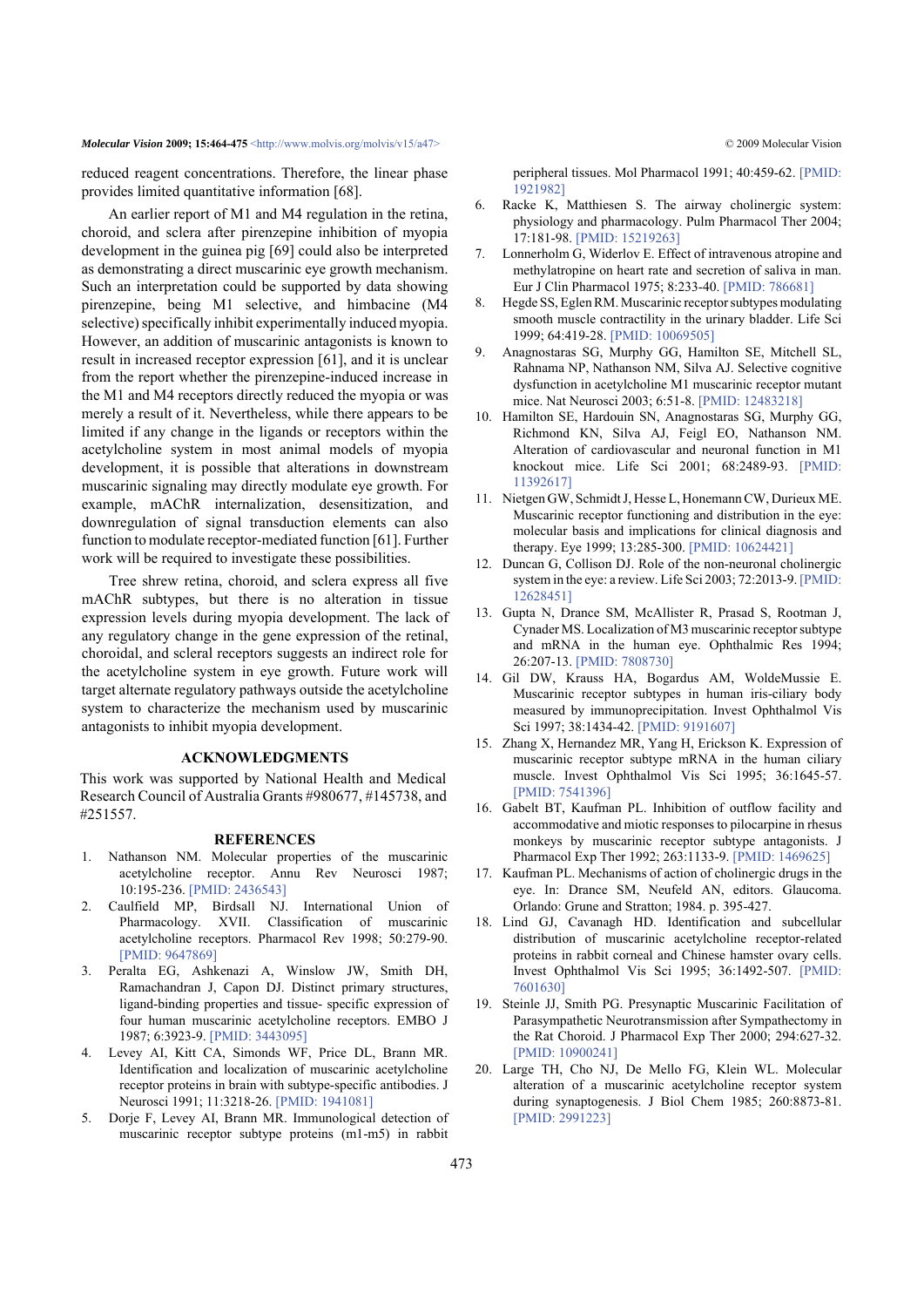- 21. Yamashita M, Fukuda Y. Incurvation of early embryonic neural retina by acetylcholine through muscarinic receptors. Neurosci Lett 1993; 163:215-8. [PMID: 8309636]
- 22. Hutchins JB. Development of muscarinic acetylcholine receptors in the ferret retina. Brain Res Dev Brain Res 1994; 82:45-61. [PMID: 7842519]
- 23. McKinnon LA, Nathanson NM. Tissue-specific regulation of muscarinic acetylcholine receptor expression during embryonic development. J Biol Chem 1995; 270:20636-42. [PMID: 7657643]
- 24. Ariel M, Daw NW. Effects of cholinergic drugs on receptive field properties of rabbit retinal ganglion cells. J Physiol 1982; 324:135-60. [PMID: 7097593]
- 25. Kittila CA, Massey SC. Pharmacology of directionally selective ganglion cells in the rabbit retina. J Neurophysiol 1997; 77:675-89. [PMID: 9065840]
- 26. McKanna JA, Casagrande VA. Atropine affects lid suture myopia development. Doc Ophthalmol Proc Series 1981; 28:187-92.
- 27. Tigges M, Iuvone PM, Fernandes A, Sugrue MF, Mallorga PJ, Laties AM, Stone RA. Effects of muscarinic cholinergic receptor antagonists on postnatal eye growth of rhesus monkeys. Optom Vis Sci 1999; 76:397-407. [PMID: 10416935]
- 28. McBrien NA, Moghaddam HO, Reeder AP. Atropine reduces experimental myopia and eye enlargement via a nonaccommodative mechanism. Invest Ophthalmol Vis Sci 1993; 34:205-15. [PMID: 8425826]
- 29. Stone RA, Lin T, Laties AM. Muscarinic antagonist effects on experimental chick myopia. Exp Eye Res 1991; 52:755-8. [PMID: 1855549]
- 30. Bedrossian RH. The effect of atropine on myopia. Ophthalmology 1979; 86:713-9. [PMID: 545205]
- 31. Lee JJ, Fang PC, Yang IH, Chen CH, Lin PW, Lin SA, Kuo HK, Wu PC. Prevention of myopia progression with 0.05% atropine solution. J Ocul Pharmacol Ther 2006; 22:41-6. [PMID: 16503774]
- 32. Luft WA, Ming Y, Stell WK. Variable effects of previously untested muscarinic receptor antagonists on experimental myopia. Invest Ophthalmol Vis Sci 2003; 44:1330-8. [PMID: 12601066]
- 33. Leech EM, Cottriall CL, McBrien NA. Pirenzepine prevents form deprivation myopia in a dose dependent manner. Ophthalmic Physiol Opt 1995; 15:351-6. [PMID: 8524553]
- 34. Cottriall CL, Truong HT, McBrien NA. Inhibition of myopia development in chicks using himbacine: a role for M4 receptors? Neuroreport 2001; 12:2453-6. [PMID: 11496128]
- 35. Stone RA, Sugimoto R, Gill AS, Liu J, Capehart C, Lindstrom JM. Effects of nicotinic antagonists on ocular growth and experimental myopia. Invest Ophthalmol Vis Sci 2001; 42:557-65. [PMID: 11222511]
- 36. Wallman J, Gottlieb MD, Rajaram V, Fugate-Wentzek LA. Local retinal regions control local eye growth and myopia. Science 1987; 237:73-7. [PMID: 3603011]
- 37. Fischer AJ, Miethke P, Morgan IG, Stell WK. Cholinergic amacrine cells are not required for the progression and atropine-mediated suppression of form-deprivation myopia. Brain Res 1998; 794:48-60. [PMID: 9630509]
- 38. Qu J, Zhou X, Xie R, Zhang L, Hu D, Li H, Lu F. The presence of m1 to m5 receptors in human sclera: evidence of the sclera

as a potential site of action for muscarinic receptor antagonists. Curr Eye Res 2006; 31:587-97. [PMID: 16877267]

- 39. Vessey KA, Cottriall CL, McBrien NA. Muscarinic receptor protein expression in the ocular tissues of the chick during normal and myopic eye development. Brain Res Dev Brain Res 2002; 135:79-86. [PMID: 11978396]
- 40. Liu Q, Wu J, Wang X, Zeng J. Changes in muscarinic acetylcholine receptor expression in form deprivation myopia in guinea pigs. Mol Vis 2007; 13:1234-44. [PMID: 17679952]
- 41. McBrien NA, Norton TT. The development of experimental myopia and ocular component dimensions in monocularly lid-suture tree shrews (*Tupaia belangeri*). Vision Res 1992; 32:843-52. [PMID: 1604853]
- 42. McBrien NA, Gentle A. Role of the sclera in the development and pathological complications of myopia. Prog Retin Eye Res 2003; 22:307-38. [PMID: 12852489]
- 43. McBrien NA, Cornell LM, Gentle A. Structural and Ultrastructural Changes to the Sclera in a Mammalian Model of High Myopia. Invest Ophthalmol Vis Sci 2001; 42:2179-87. [PMID: 11527928]
- 44. Chomczynski P, Sacchi N. Single-step method of RNA isolation by acid guanidinium thiocyanate- phenolchloroform extraction. Anal Biochem 1987; 162:156-9. [PMID: 2440339]
- 45. Baumgartner MK, Wei J, Aronstam RS. Retinoic acid-induced differentiation of a human neuroblastoma cell line alters muscarinic receptor expression. Brain Res Dev Brain Res 1993; 72:305-8. [PMID: 8485852]
- 46. Bonner TI, Buckley NJ, Young AC, Brann MR. Identification of a family of muscarinic acetylcholine receptor genes. Science 1987; 237:527-32. [PMID: 3037705]
- 47. GentleAAnastasopoulosFMcBrienNAHigh-resolution semiquantitative real-time PCR without the use of a standard curve.Biotechniques200131502504–6, 5088 [PubMed: 11570493]
- 48. Cottriall CL, McBrien NA, Annies R, Leech EM. Prevention of form-deprivation myopia with pirenzepine: a study of drug delivery and distribution. Ophthalmic Physiol Opt 1999; 19:327-35. [PMID: 10645389]
- 49. Zagvazdin Y, Fitzgerald ME, Reiner A. Role of muscarinic cholinergic transmission in Edinger-Westphal nucleusinduced choroidal vasodilation in pigeon. Exp Eye Res 2000; 70:315-27. [PMID: 10712818]
- 50. Fischer AJ, McKinnon LA, Nathanson NM, Stell WK. Identification and localization of muscarinic acetylcholine receptors in the ocular tissue of the chick. J Comp Neurol 1998; 392:273-84. [PMID: 9511918]
- 51. Mallorga P, Williams JB, Kuo A, Levey A, Sugrue MF. Muscarinic receptor subtypes in ocular tissues of several species. Invest Ophthalmol Vis Sci 1996; 37:S330.
- 52. Collison DJ, Coleman RA, James RS, Carey J, Duncan G. Characterization of muscarinic receptors in human lens cells by pharmacologic and molecular techniques. Invest Ophthalmol Vis Sci 2000; 41:2633-41. [PMID: 10937576]
- 53. Lind GJ, Chew SJ, Marzani D, Wallman J. Muscarinic acetylcholine receptor antagonists inhibit chick scleral chondrocytes. Invest Ophthalmol Vis Sci 1998; 39:2217-31. [PMID: 9804129]